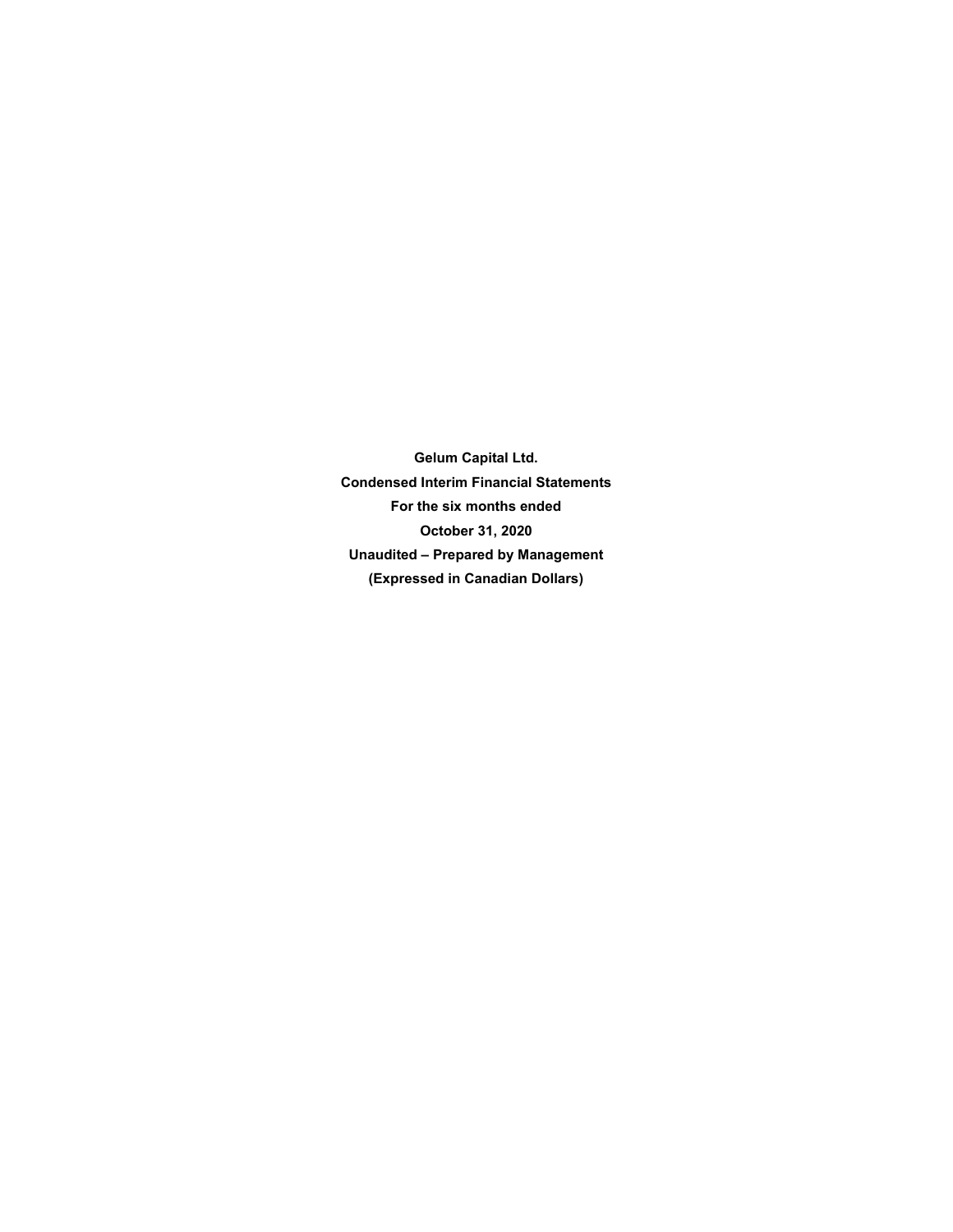## **NOTICE OF NO AUDITOR REVIEW**

## **UNAUDITED CONDENSED INTERIM FINANCIAL STATEMENTS**

## NOTICE OF NO AUDITOR REVIEW OF CONDENSED INTERIM FINANCIAL **STATEMENTS**

Under National Instrument 51-102, Part 4, subsection 4.3(3)(a), if an auditor has not performed a review of the condensed interim financial statements, they must be accompanied by a notice indicating that the condensed interim financial statements have not been reviewed by an auditor.

The accompanying unaudited condensed interim financial statements of Gelum Capital Ltd. (the "Company") have been prepared by and are the responsibility of the Company's management. The unaudited condensed interim financial statements are prepared in accordance with International Financial Reporting Standards and reflect management's best estimates and judgment based on information currently available.

The Company's independent auditor has not performed a review of these condensed interim financial statements in accordance with standards established by the Chartered Professional Accountants of Canada for a review of condensed interim financial statements by an entity's auditor.

December 29, 2020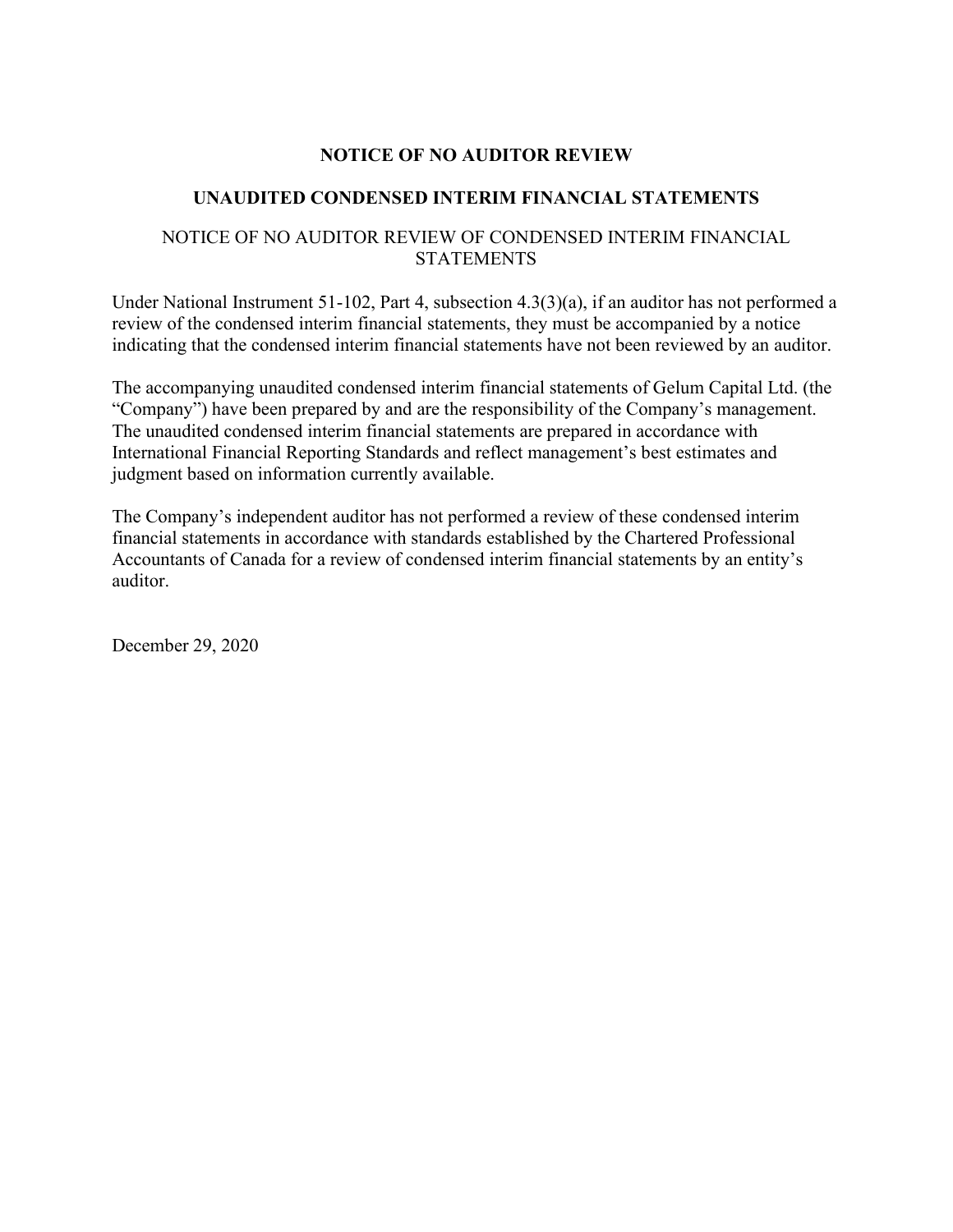## **Condensed Interim Statements of Financial Position**

## **Unaudited – Prepared by Management**

## **As at October 31, 2020 and April 30, 2020**

|                                                    |      | October 31<br>2020 | April 30,<br>2020 |
|----------------------------------------------------|------|--------------------|-------------------|
|                                                    | Note | \$                 | \$                |
| <b>Assets</b>                                      |      |                    |                   |
| <b>Current assets</b>                              |      |                    |                   |
| Cash and cash equivalents                          | 3    | 21,635             | 9,288             |
| Receivable                                         | 4    | 8,582              | 6,773             |
| <b>Total assets</b>                                |      | 30,217             | 16,061            |
|                                                    |      |                    |                   |
| Liabilities and shareholders' deficit              |      |                    |                   |
| <b>Current liabilities</b>                         |      |                    |                   |
| Accounts payable and accrued liabilities           |      | 40.715             | 48,548            |
| Accounts payable to related parties                | 8    | 532,177            | 478,493           |
|                                                    |      | 572,892            | 527,041           |
| <b>Non-current liabilities</b>                     |      |                    |                   |
| Convertible note                                   | 5,8  | 236,106            | 215,582           |
| <b>Total liabilities</b>                           |      | 808,998            | 742,623           |
| Shareholders' deficit                              |      |                    |                   |
| Share capital                                      | 6    | 7,245,232          | 7,245,232         |
| Shares to be issued                                | 8    | 29,200             | 29,200            |
| Reserves                                           | 6    | 5,588,580          | 5,588,580         |
| Equity portion of convertible note                 | 5    | 75,459             | 75,459            |
| Deficit                                            |      | (13, 717, 252)     | (13,665,033)      |
| <b>Total shareholders' deficit</b>                 |      | (778, 781)         | (726, 562)        |
| <b>Total liabilities and shareholders' deficit</b> |      | 30,217             | 16,061            |

**Nature of operations and going concern** 1

**Approved on behalf of the Board of Directors on December 29, 2020:**

| "Robert Kopple" | Director | "Hendrik Van Alphen" | <b>Director</b> |
|-----------------|----------|----------------------|-----------------|
|                 |          |                      |                 |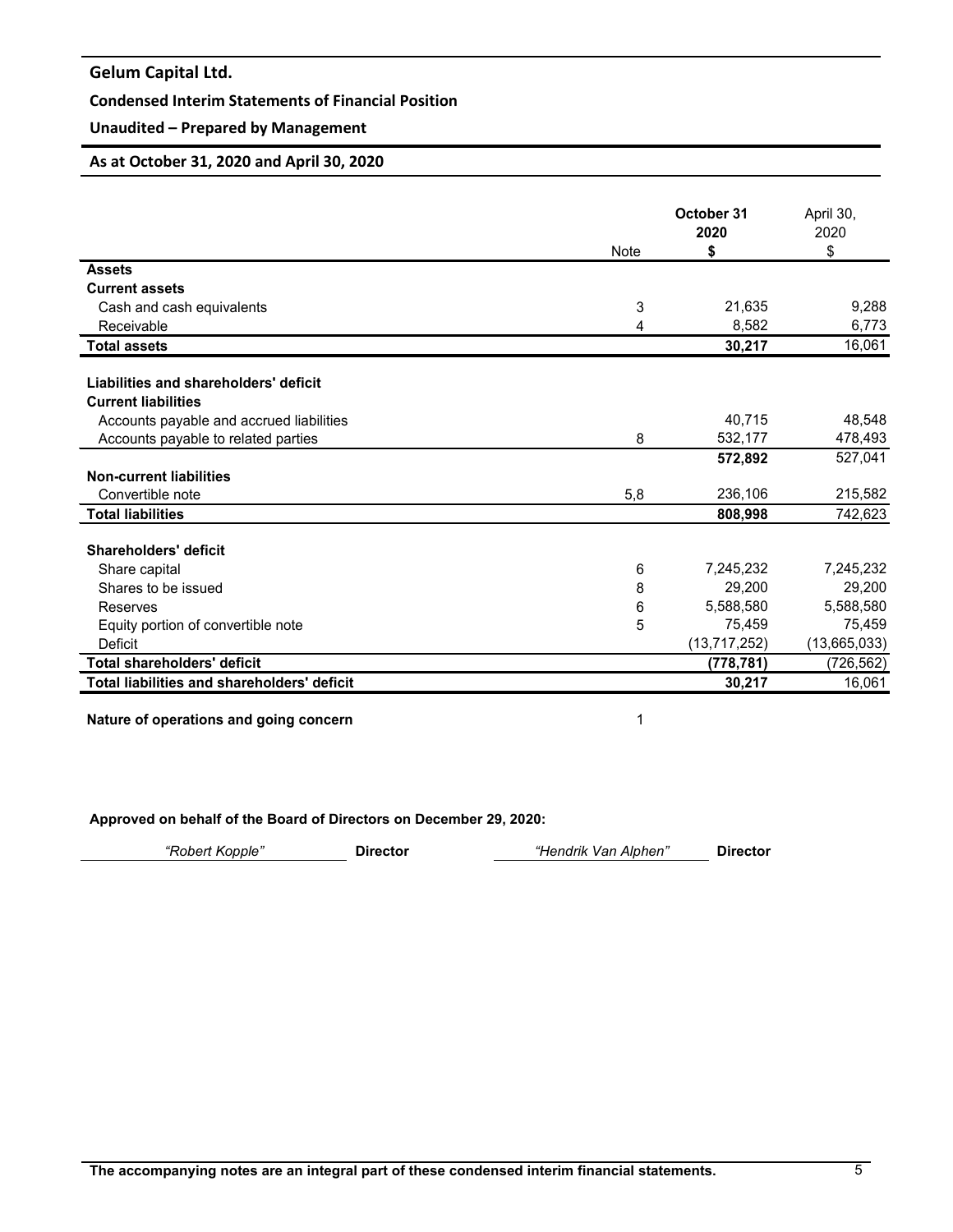## **Condensed Interim Statements of Changes in Shareholders' Deficit**

## **Unaudited – Prepared by Management**

## **For the six months ended October 31, 2020 and October 31, 2019**

|                                                           | <b>Number</b><br>of shares<br># | <b>Share</b><br>capital               | <b>Shares to</b><br>be issued | <b>Reserves</b> | <b>Equity portion</b><br>of convertible<br><b>Debt</b> | <b>Deficit</b>            | <b>Total</b><br>shareholders'<br>deficit |
|-----------------------------------------------------------|---------------------------------|---------------------------------------|-------------------------------|-----------------|--------------------------------------------------------|---------------------------|------------------------------------------|
| May 1, 2019                                               | 4,727,433                       | 7,245,232                             | 29,200                        | 5,588,580       | 75,459                                                 | (13,506,220)              | (567, 749)                               |
| Loss and comprehensive loss for the period                |                                 |                                       |                               |                 |                                                        | (64,998)                  | (64,998)                                 |
| October 31, 2019                                          | 4,727,433                       | 7,245,232                             | 29,200                        | 5,588,580       | 75,459                                                 | (13,571,218)              | (632, 747)                               |
| May 1, 2020<br>Loss and comprehensive loss for the period | 4,727,433                       | 7,245,232<br>$\overline{\phantom{a}}$ | 29,200                        | 5,588,580       | 75,459                                                 | (13,665,033)<br>(52, 219) | (726, 562)<br>(52, 219)                  |
| October 31, 2020                                          | 4,727,433                       | 7,245,232                             | 29,200                        | 5,588,580       | 75,459                                                 | (13,717,252)              | (778, 781)                               |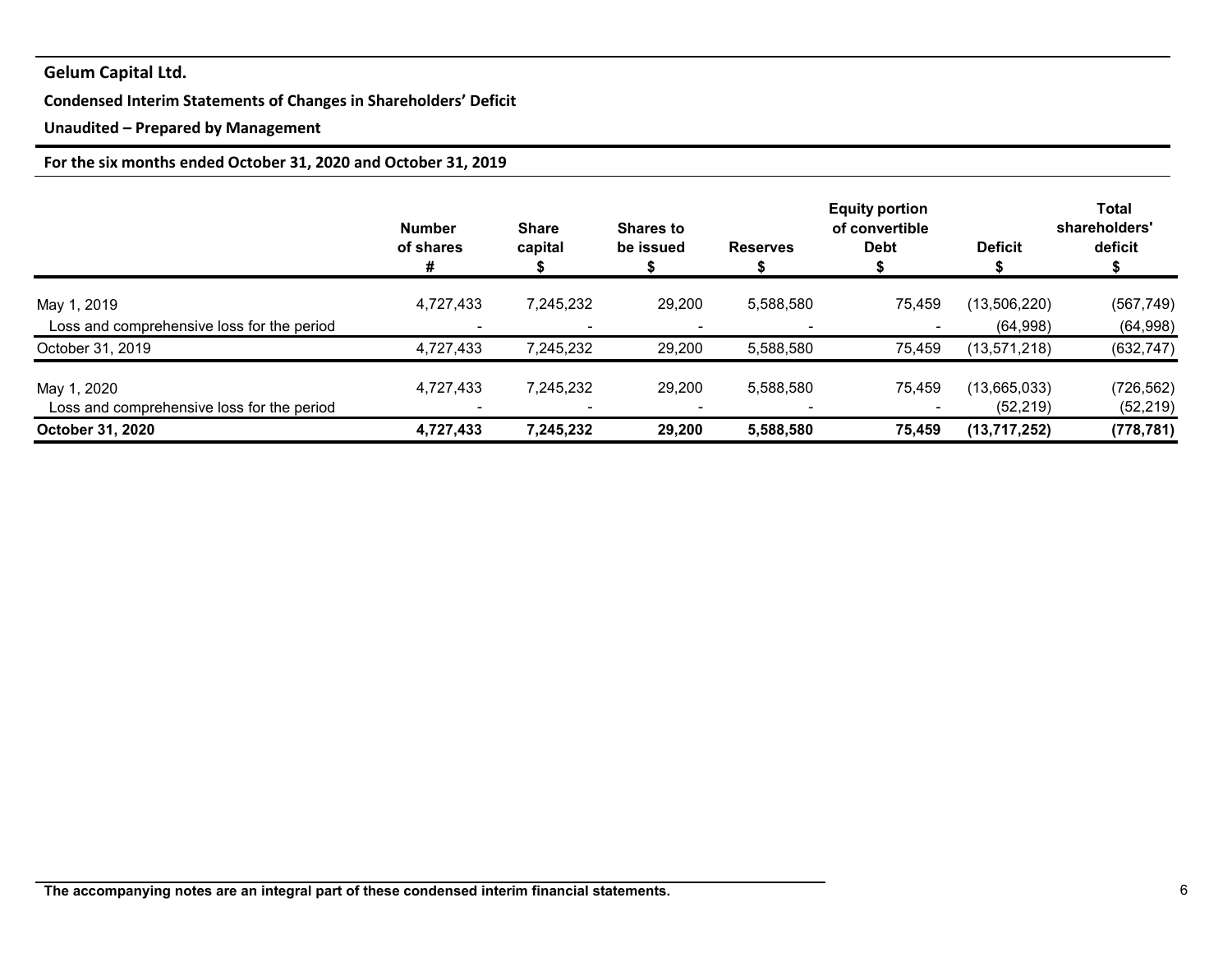## **Condensed Interim Statements of Loss and Comprehensive Loss**

## **Unaudited – Prepared by Management**

## **For the six months ended October 31,**

|                                                             |      | Three months ended  |                     |                     | Six months ended    |  |
|-------------------------------------------------------------|------|---------------------|---------------------|---------------------|---------------------|--|
|                                                             |      | October 31,<br>2020 | October 31,<br>2019 | October 31,<br>2020 | October 31,<br>2019 |  |
|                                                             | Note | 5                   | \$                  | 5                   | \$                  |  |
| <b>Expenses</b><br>General and administrative expenses      | 8    | 24,200              | 23,256<br>415       | 31,696              | 41,971<br>600       |  |
| <b>Business development</b><br>Loss from operating expenses |      | (24, 200)           | (23, 671)           | (31,696)            | (42, 571)           |  |
| Loss on foreign exchange                                    |      |                     | (70)                |                     | (1,539)             |  |
| Interest expense                                            |      | (4,986)             | (5,041)             | (10, 027)           | (10,082)            |  |
| Acretion expense                                            |      | (5,248)             | (5, 558)            | (10,496)            | (10, 806)           |  |
| Loss and comprehensive loss for the period                  |      | (34, 434)           | (34, 340)           | (52, 219)           | (64, 998)           |  |
| Loss per share                                              |      |                     |                     |                     |                     |  |
| Weighted average number of common shares outstanding        |      |                     |                     |                     |                     |  |
| - Basic#                                                    |      | 4,727,433           | 4,727,433           | 4,727,433           | 4,727,433           |  |
| - Diluted #                                                 | 7    | 4,727,433           | 4,727,433           | 4,727,433           | 4,727,433           |  |
| Basic loss per share \$                                     |      | (0.01)              | (0.01)              | (0.01)              | (0.01)              |  |
| Diluted loss per share \$                                   |      | (0.01)              | (0.01)              | (0.01)              | (0.01)              |  |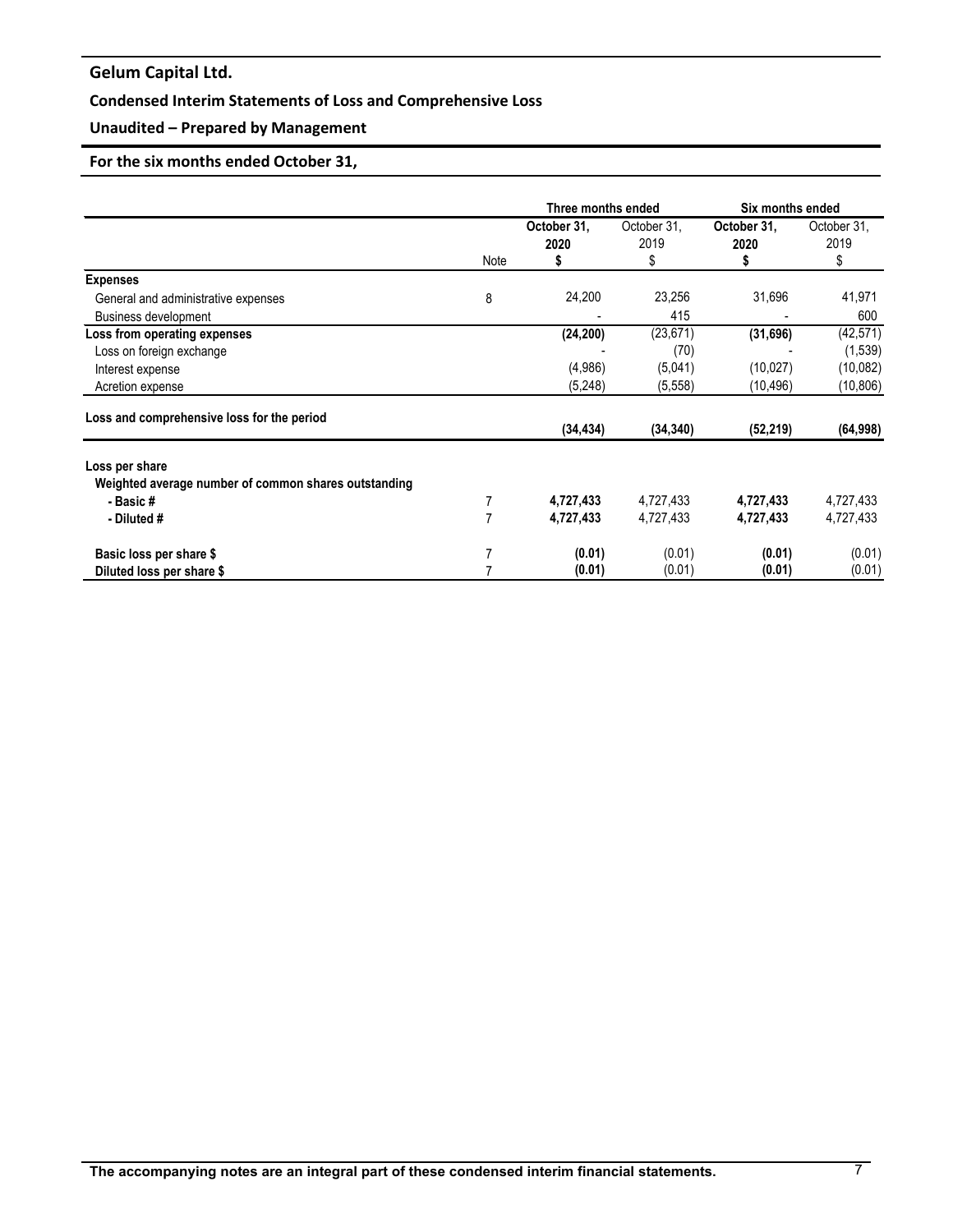### **Condensed Interim Statements of Cash Flows**

## **Unaudited – Prepared by Management**

## **For the six months ended October 31, 2020 and October 31, 2019**

|                                                |      | October 31, | October 31, |
|------------------------------------------------|------|-------------|-------------|
|                                                |      | 2020        | 2019        |
|                                                | Note | S           | \$          |
| <b>Operating activities</b>                    |      |             |             |
| Loss and comprehensive loss for the period     |      | (52, 219)   | (64, 998)   |
| Adjustments for:                               |      |             |             |
| Accretion expense                              |      | 10,496      | 10,806      |
| Accrued interest on convertible loan           |      | 10,027      | 10,082      |
| Net change in non-cash working capital items   | 9    | (5,641)     | (820)       |
|                                                |      | (37, 337)   | (44, 930)   |
| <b>Financing activities</b>                    |      |             |             |
| Advances from related parties                  |      | 49,684      |             |
|                                                |      | 49,684      |             |
| Decrease in cash and cash equivalents          |      | 12,347      | (44, 930)   |
| Cash and cash equivalents, beginning of period |      | 9,288       | 84,174      |
| Cash and cash equivalents, end of period       |      | 21,635      | 39,244      |

**Supplemental cash flow information** 8 and 1 and 1 and 1 and 1 and 1 and 1 and 1 and 1 and 1 and 1 and 1 and 1 and 1 and 1 and 1 and 1 and 1 and 1 and 1 and 1 and 1 and 1 and 1 and 1 and 1 and 1 and 1 and 1 and 1 and 1 and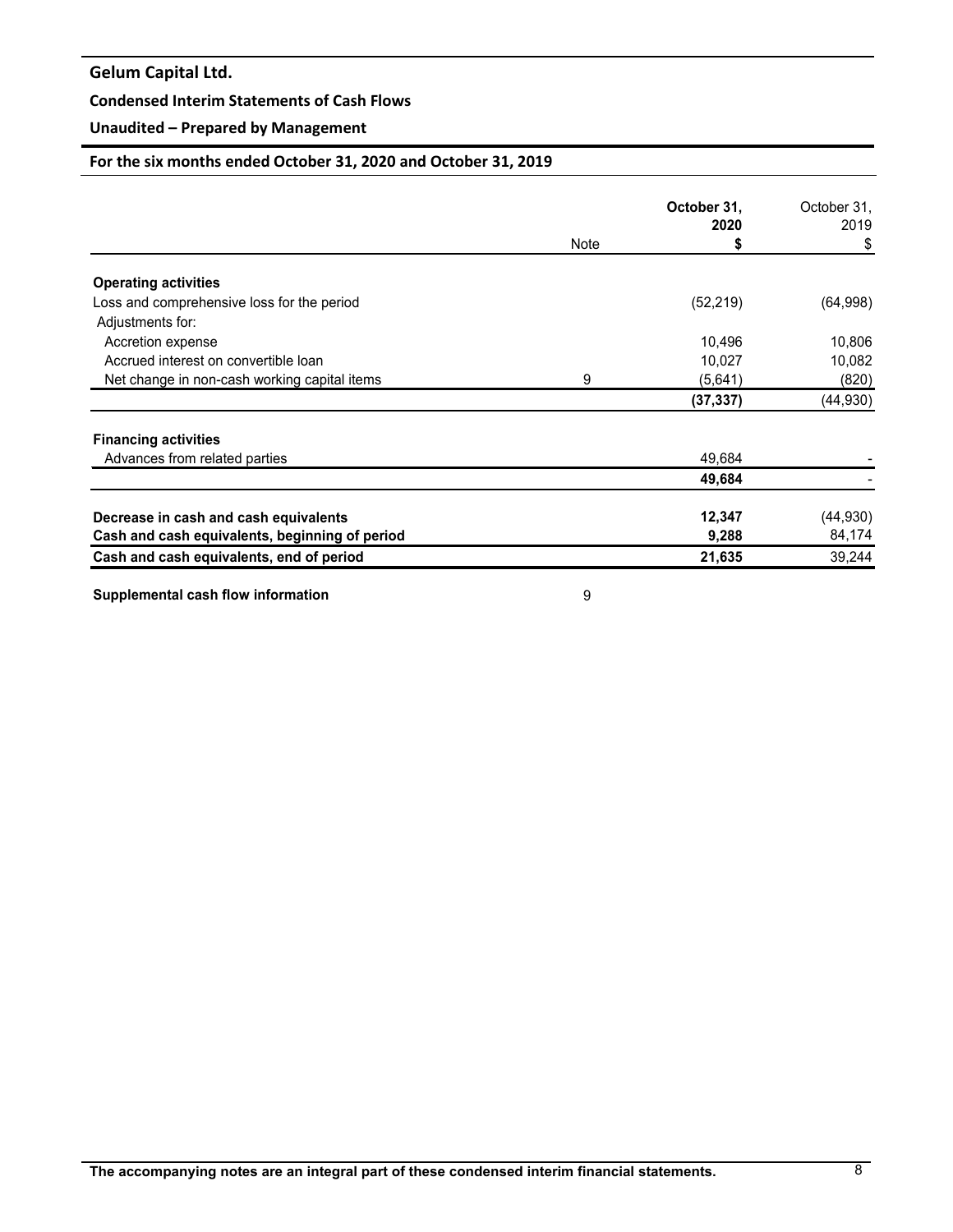#### **Notes to the Condensed Interim Financial Statements**

#### **Unaudited – Prepared by Management**

#### **For the six months ended October 31, 2020 and October 31, 2019**

#### **1. Nature of operations and going concern**

Gelum Capital Ltd. (the "Company") was incorporated under the laws of the province of British Columbia on 8 June 1987. The principal address and registered and records office is located at Suite, 400 – 725 Granville Street, Vancouver, BC, V7Y 1G5. The Company trades under the symbol "JEM" on the Canadian Securities Exchange ("CSE")

The Company's principal business is the identification and evaluation of assets, or a business, and once identified or evaluated, to negotiate the acquisition or participation in the business.

The Company's condensed interim financial statements for the six month period ended October 31, 2020 have been prepared on a going concern basis, which contemplates the realization of assets and the settlement of liabilities in the normal course of business. The Company has a comprehensive loss of \$52,219 for the six month period ended October 31, 2020 and has a working capital deficiency of \$542,675 at October 31, 2020.

The Company had cash and cash equivalents of \$21,635 as at October 31, 2020. Management cannot provide assurance that the Company will ultimately achieve profitable operations or become cash flow positive or raise additional debt and/or equity capital. If the Company is unable to raise additional capital in the immediate future, management expects that the Company will need to curtail operations, liquidate assets, seek additional capital on less favorable terms and/or pursue other remedial measures or cease operations. Management is aware, in making its assessment, of material uncertainties related to events or conditions that may cast significant doubt upon the Company's ability to continue as a going concern. These financial statements do not include any adjustments related to the recoverability and classification of assets or the amounts and classification of liabilities that might be necessary should the Company be unable to continue as a going concern.

In March 2020 the World Health Organization declared coronavirus COVID-19 a global pandemic. This contagious disease outbreak, which has continued to spread, and any related adverse public health developments, has adversely affected workforces, economies, and financial markets globally, potentially leading to an economic downturn. It is not possible for the Company to predict the duration or magnitude of the adverse results of the outbreak and its effects on the Company's business or ability to raise funds.

#### **2. Significant accounting policies**

#### **(a) Basis of presentation**

These financial statements have been prepared in conformity with International Accounting Standard ("IAS") 34, Interim Financial Reporting, using the same accounting policies as detailed in the Company's annual audited consolidated financial statements for the year ended April 30, 2020, and do not include all the information required for full annual financial statements in accordance with International Financial Reporting Standards ("IFRS"), as issued by the International Accounting Standards Board ("IASB") and interpretations of the International Financial Reporting Interpretations Committee ("IFRIC"). It is suggested that these financial statements be read in conjunction with the annual audited consolidated financial statements.

These financial statements have been prepared on an historical cost basis, except for financial instruments which are classified as fair value through profit or loss ("FVTPL"). In addition, these financial statements have been prepared using the accrual basis of accounting, except for cash flow information.

All amounts on these financial statements are presented in Canadian dollars which is the functional currency of the Company.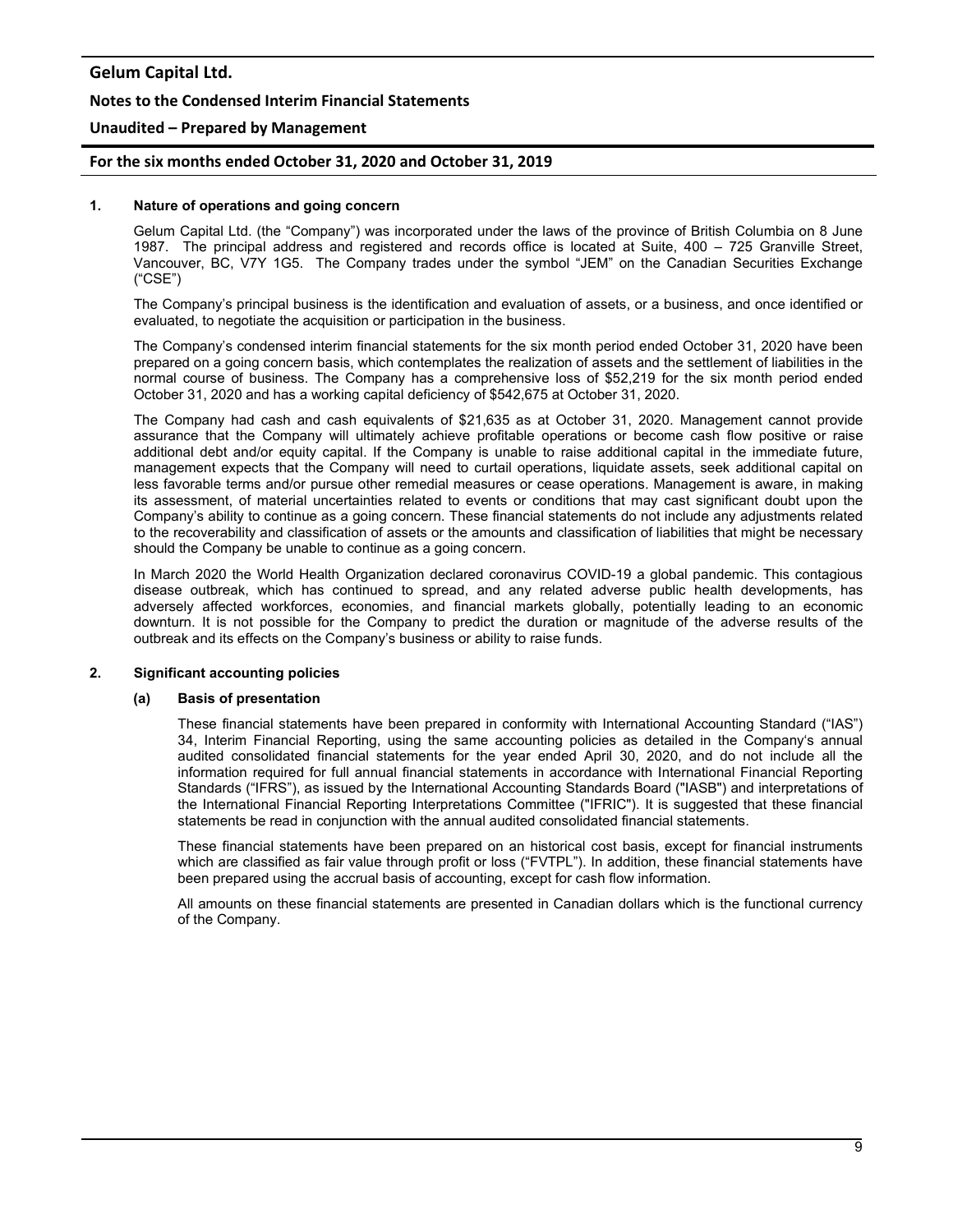### **Notes to the Condensed Interim Financial Statements**

## **Unaudited – Prepared by Management**

### **For the six months ended October 31, 2020 and October 31, 2019**

#### **2. Significant accounting policies** (continued)

#### **(b) Significant accounting policies**

Except as set out below, the accounting policies, estimates and critical judgments, methods of computation and presentation applied in these financial statements are consistent with those of the most recent annual audited consolidated financial statements and are those the Company expects to adopt in its financial statements for the year ended April 30, 2020. Accordingly, these financial statements should be read in conjunction with the Company's most recent annual audited financial statements.

#### **3. Cash and cash equivalents**

Cash and cash equivalents consist of the following:

|                                 | October 31, | April 30 |  |
|---------------------------------|-------------|----------|--|
|                                 | 2020        | 2020     |  |
|                                 |             |          |  |
| Bank balances - US dollar       | 173         | 8.408    |  |
| Bank balances - Canadian dollar | 21.462      | 880      |  |
|                                 | 21,635      | 9,288    |  |

### **4. Receivable**

Receivable consist of the following:

|                       | October 31, | April 30, |
|-----------------------|-------------|-----------|
|                       | 2020        | 2020      |
|                       |             | ጦ<br>D    |
| Sales tax recoverable | 8,582       | 6,773     |
|                       | 8,582       | 6,773     |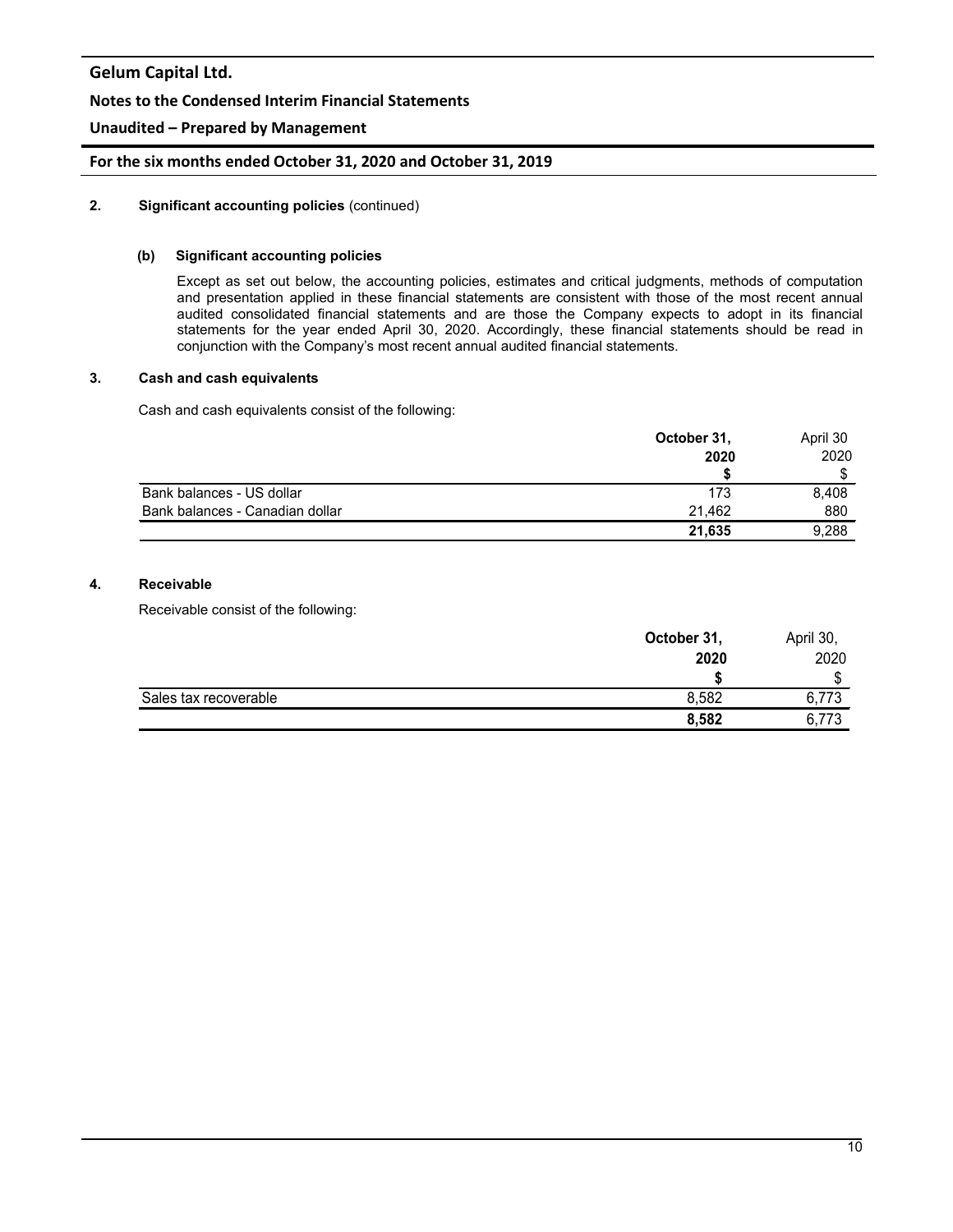# **Gelum Capital Ltd. Notes to the Condensed Interim Financial Statements**

## **Unaudited – Prepared by Management**

## **For the six months ended October 31, 2020 and October 31, 2019**

#### **5. Convertible note**

On October 14, 2017, the Company issued a convertible note with a principal face value of \$200,000 to two directors of the Company. The convertible note bears interest at the rate of 10% per annum, payable annually and has a maturity date of five years from the date of issuance. When the Company consolidated its share capital on a 20:1 basis effective July 30, 2018 the conversion price of the notes became \$1.00 and the exercise price of any warrants issuable on conversion of the notes became \$1.20.

On August 31, 2019, the Company amended the terms of the convertible note such that the principal amount of the notes was convertible into units of the Company at \$0.05 per unit, with each unit comprised of one common share and one share purchase warrant exercisable into a further share at \$0.06 per common share (for one year from the date of issuance of the warrant, subject to the latest exercise date being the maturity date).

The Company´s convertible note is broken down as follows:

| THE OUTIDATIY 3 CONVENIDIO HOLE IS DIONEN GOWN AS IOIIOWS. |                  |                |
|------------------------------------------------------------|------------------|----------------|
|                                                            | October 31, 2020 | April 30, 2020 |
|                                                            |                  |                |
| Proceeds received, net of transaction costs                | 195.045          | 195.045        |
| Allocated to equity portion                                | (75, 459)        | (75,459)       |
| Allocated to liability portion                             | 119.586          | 119,586        |
| Liability portion, beginning                               | 215,582          | 173,962        |
| Accretion expense for the period/year                      | 10.027           | 21,565         |
| Accrued interest                                           | 10.496           | 20,055         |
| Liability portion, ending                                  | 236,106          | 215,582        |
|                                                            |                  |                |

#### **6. Share capital**

The authorized share capital of the Company consists of unlimited common shares without par value and unlimited preferred shares without par value. All issued shares are fully paid.

#### **Transactions for the issue of share capital during the six months ended October 31, 2020:**

There were no transactions for the issue of share capital during the six months ended October 31, 2020.

#### **Transactions for the issue of share capital during the six months ended October 31, 2019:**

There were no transactions for the issue of share capital during the six months ended October 31, 2019.

#### **Stock options**

On December 19, 2016, the Company adopted a formal Stock Option Plan (the "Option Plan"). Under the Option Plan, the exercise price of each option must not be less than the greater of the closing market price of the underlying securities on (a) the trading day prior to the date of grant and (b) the date of the grant of the stock options. The options can be granted for a maximum term of five years. The maximum number of options that can be issued may not exceed 10% of the issued and outstanding common share capital. The options vest at the discretion of the Board of Directors. The terms of the existing stock options remain in accordance with the stock option plan in place at the time the options were granted.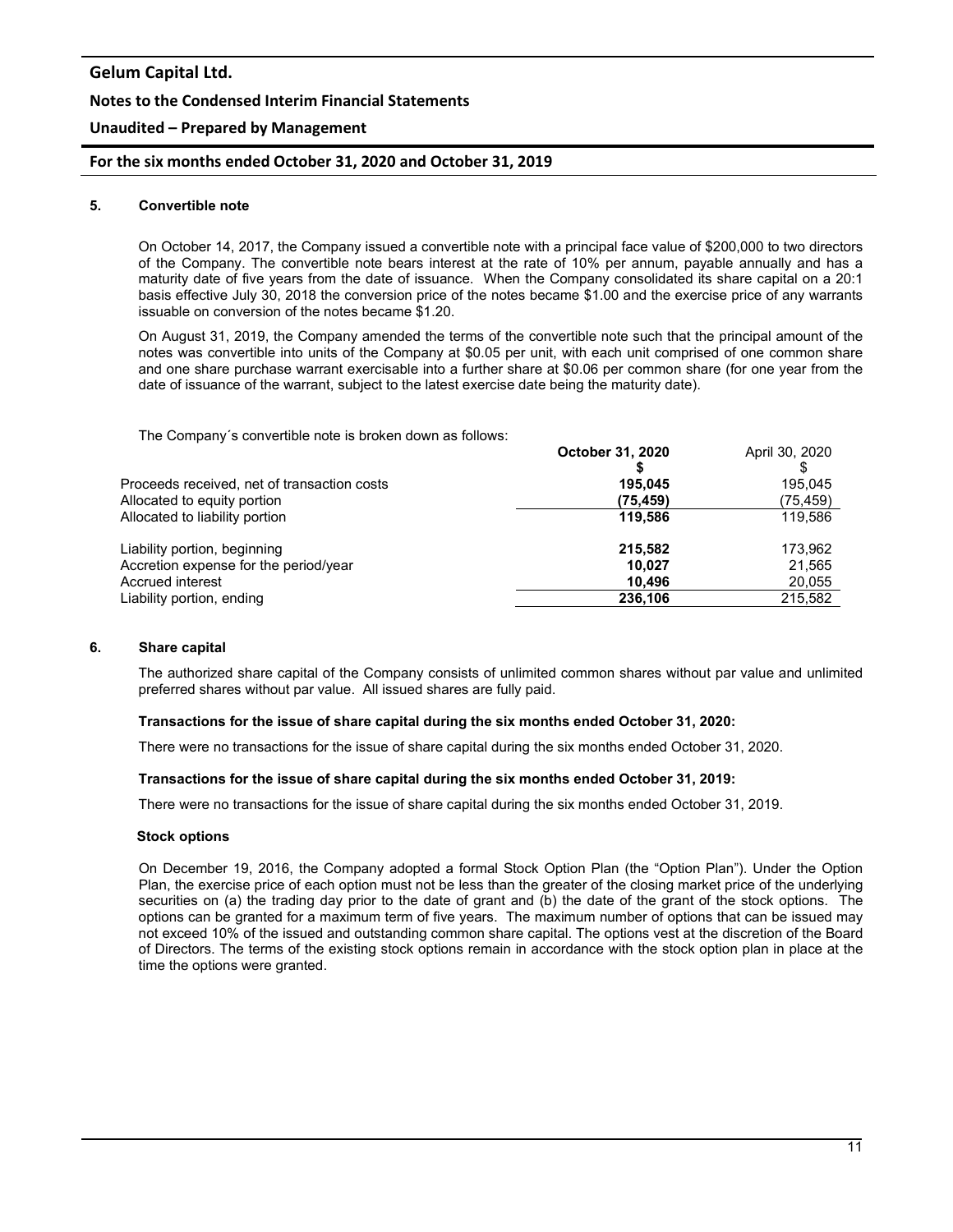### **Notes to the Condensed Interim Financial Statements**

### **Unaudited – Prepared by Management**

#### **For the six months ended October 31, 2020 and October 31, 2019**

#### **6. Share capital** (continued)

## **Stock options** (continued)

A summary of the status of the Company's stock options as at October 31, 2020 and April 30, 2020, and changes during the period/year then ended is as follows:

|                                               | Six months ended               |      | Year ended     |                  |  |
|-----------------------------------------------|--------------------------------|------|----------------|------------------|--|
|                                               | <b>October 31, 2020</b>        |      | April 30, 2020 |                  |  |
|                                               | Weighted average               |      |                | Weighted average |  |
|                                               | exercise price<br>Options<br># |      | Options        | exercise price   |  |
|                                               |                                |      |                |                  |  |
| Options outstanding, beginning of period/year | 250.000                        | 1.00 | 250,000        | 1.00             |  |
| Options outstanding, end of period/year       | 250,000                        | 1.00 | 250,000        | 1.00             |  |

As at October 31, 2020, the Company has stock options outstanding and exercisable as follows:

| Options<br>outstanding | Options<br>exercisable<br># | Exercise<br>price<br>S | Expiry date  |
|------------------------|-----------------------------|------------------------|--------------|
| 250,000                | 250,000                     | 1.00                   | June 9, 2022 |
| 250,000                | 250,000                     |                        |              |

The following table summarizes information about the stock options outstanding as at October 31, 2020:

| Number of   | Weighted       | Weighted       |
|-------------|----------------|----------------|
| Options     | average        | average        |
| Outstanding | remaining life | exercise price |
|             | (years)        |                |
| 250,000     | 1 61           | 1 በበ           |

No stock options were granted during the six months ended October 31, 2020 or October 31, 2019.

## **7. Loss per share**

The calculation of basic and diluted loss per share for the six months ended October 31, 2020 was based on the loss attributable to common shareholders of \$52,219 (2019 - \$64,998) and a weighted average number of common shares outstanding of 4,727,433 (2019 – 4,727,433).

All options and warrants were excluded from the diluted weighted average number of common shares calculation, as their effect would have been anti-dilutive.

#### **8. Related party payables and transactions**

A number of key management personnel and Directors hold positions in other entities that result in them having control or significant influence over the financial or operating policies of these entities.

No stock options were granted to related parties during the six months ended October 31, 2020 or October 31, 2019.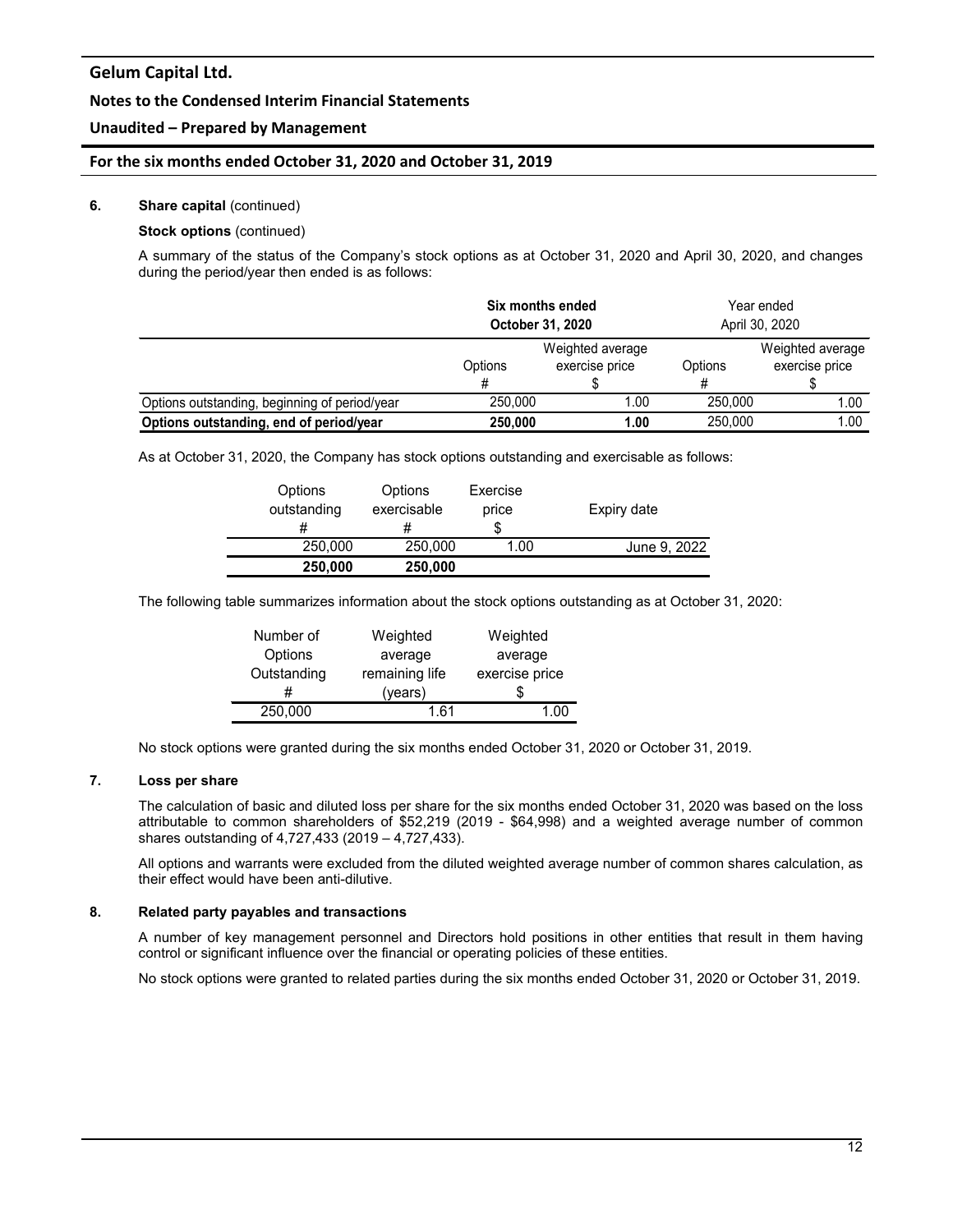#### **Notes to the Condensed Interim Financial Statements**

### **Unaudited – Prepared by Management**

#### **For the six months ended October 31, 2020 and October 31, 2019**

#### **8. Related party payables and transactions** (continued)

The Company transacted with the following related parties:

- **(a)** Stephen Brohman is the Company's CFO. He is a principal of Donaldson Brohman Martin CPA Inc. ("DBM CPA") and Oakside Advisory Ltd. ("Oakside") both firms in which he has significant influence. DBM CPA and Oakside provide the Company with accounting services.
- **(b)** Shares to be issued include incentive bonus payable to compensate the former Chief Executive officer payable in 36,500 common shares at a price of \$0.80 per share. Issuance pending since 2016.
- **(c)** On October 14, 2017, convertible notes were issued to two directors, Hendrik Van Alphen and Robert Kopple. (Note 5)

The aggregate value of transactions and outstanding balances with key management personnel and Directors and entities over which they have control or significant influence were as follows:

|                    | <b>Transactions</b><br>6 months ended<br>October 31,<br>2020 | Transactions<br>6 months ended<br>October 31.<br>2019 | <b>Balances</b><br>outstanding<br>October 31,<br>2020 | <b>Balances</b><br>outstanding<br>April 30,<br>2020 |
|--------------------|--------------------------------------------------------------|-------------------------------------------------------|-------------------------------------------------------|-----------------------------------------------------|
|                    |                                                              |                                                       |                                                       | \$                                                  |
| <b>DBM CPA</b>     | 4.000                                                        | 2.500                                                 | 20,200                                                | 16.200                                              |
| Robert Kopple      | 24,684                                                       | -                                                     | 374.421                                               | 349.736                                             |
| Hendrik Van Alphen | 25,000                                                       |                                                       | 137.556                                               | 112,557                                             |
|                    | 53.684                                                       | 2.500                                                 | 532.177                                               | 478.493                                             |

All related party balances are unsecured and are due upon demand without interest.

The transactions with the key management personnel and Directors are included in operating expenses as follows:

#### **(a)** General and administrative expenses

- Includes the accounting services of Company's CFO, Stephen Brohman, charged to the Company by Oakside.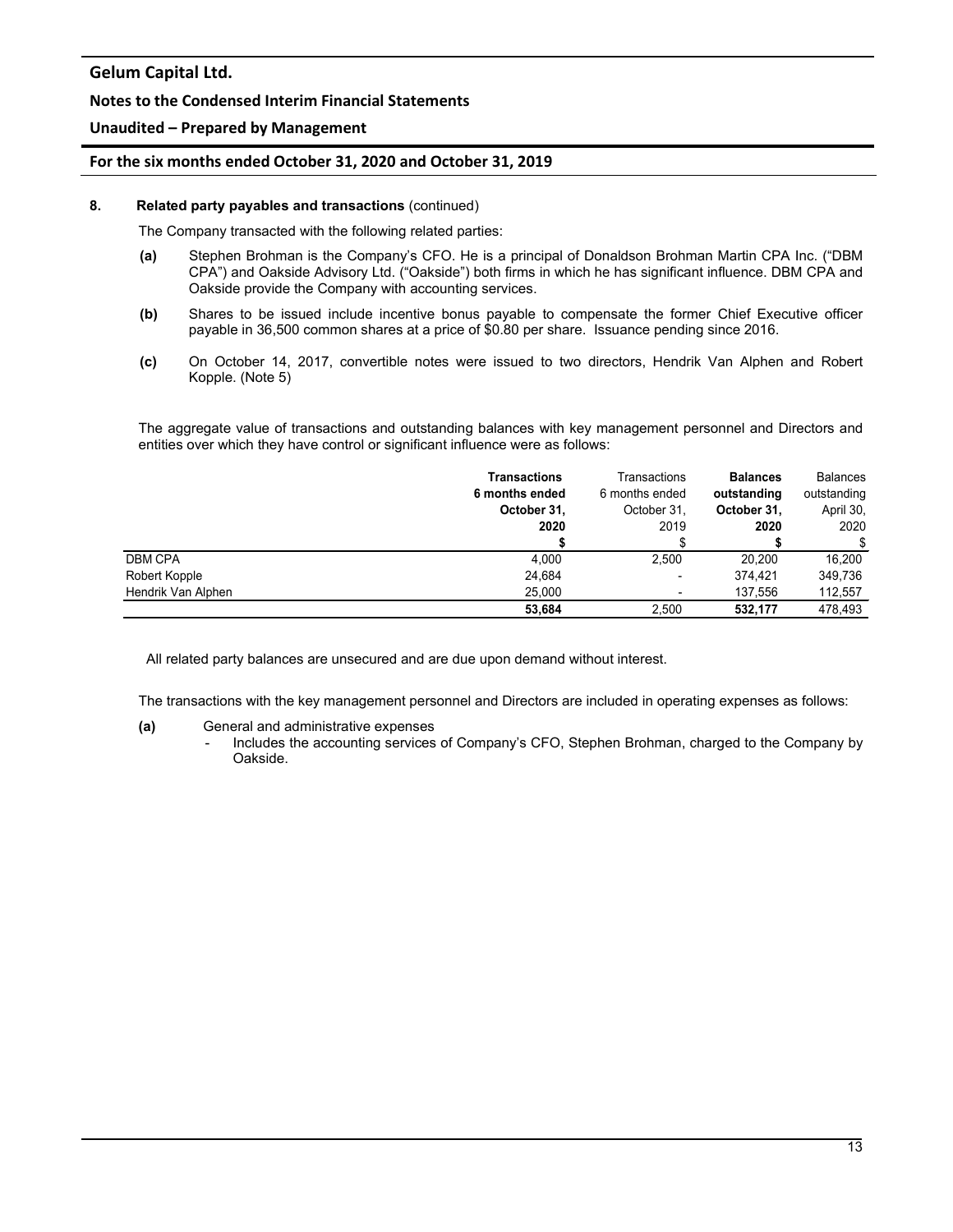#### **Notes to the Condensed Interim Financial Statements**

### **Unaudited – Prepared by Management**

#### **For the six months ended October 31, 2020 and October 31, 2019**

#### **9. Supplemental cash flow information**

Changes in non-cash operating working capital during the six months ended October 31, 2020 and October 31, 2019 were comprised of the following:

|                                          | <b>October 31.</b> October 31. |           |
|------------------------------------------|--------------------------------|-----------|
|                                          | 2020                           | 2019      |
|                                          |                                |           |
| Receivable                               | (248)                          | (852)     |
| Accounts payable and accrued liabilities | (1.291)                        | 10.879    |
| Accounts payable to related parties      | 2.000                          | (14, 358) |
| Net change                               | 461                            | (4, 331)  |

During the six months ended October 31, 2020 and October 31, 2019, no amounts were paid on account of interest or income taxes.

#### **10. Financial risk management**

#### **Capital management**

The Company is in process of the identification and evaluation of assets, or a business, and once identified or evaluated, to negotiate the acquisition or participation in the business. The Company manages its capital structure and makes adjustments to it in light of changes in economic conditions and the risk characteristics of underlying assets. In order to maintain or adjust its capital structure, the Company may issue new shares, purchase shares for cancellation pursuant to normal course issuer bids or make special distributions to shareholders. The Company is not subject to any externally imposed capital requirements and does not presently utilize any quantitative measures to monitor its capital. The Company's capital structure as at October 31, 2020 is comprised of shareholders' deficit of \$778,781 (April 30, 2020 - \$726,562).

The Company currently has no source of revenues. In order to fund future projects and pay for administrative costs, the Company will spend its existing working capital and raise additional funds as needed. The Company's ability to continue as a going concern on a long-term basis and realize its assets and discharge its liabilities in the normal course of business rather than through a process of forced liquidation is primarily dependent upon its ability to borrow or raise additional financing from equity markets.

#### **Financial instruments - fair value**

The Company's financial instruments consist of cash and cash equivalents, accounts payable and accrued liabilities, accounts payable to related parties and convertible note.

The carrying value of accounts payable and accrued liabilities and accounts payable to related parties approximates their fair value because of the short-term nature of these instruments.

Convertible note is presented on an amortized cost basis and will be accreted to their face value at their effective interest rates, over the term to maturity.

Financial instruments measured at fair value on the statement of financial position are summarized into the following fair value hierarchy levels:

Level 1: quoted prices (unadjusted) in active markets for identical assets or liabilities.

Level 2: inputs other than quoted prices included within Level 1 that are observable for the asset or liability, either directly (i.e. as prices) or indirectly (i.e. derived from prices).

Level 3: inputs for the asset or liability that are not based on observable market data (unobservable inputs).